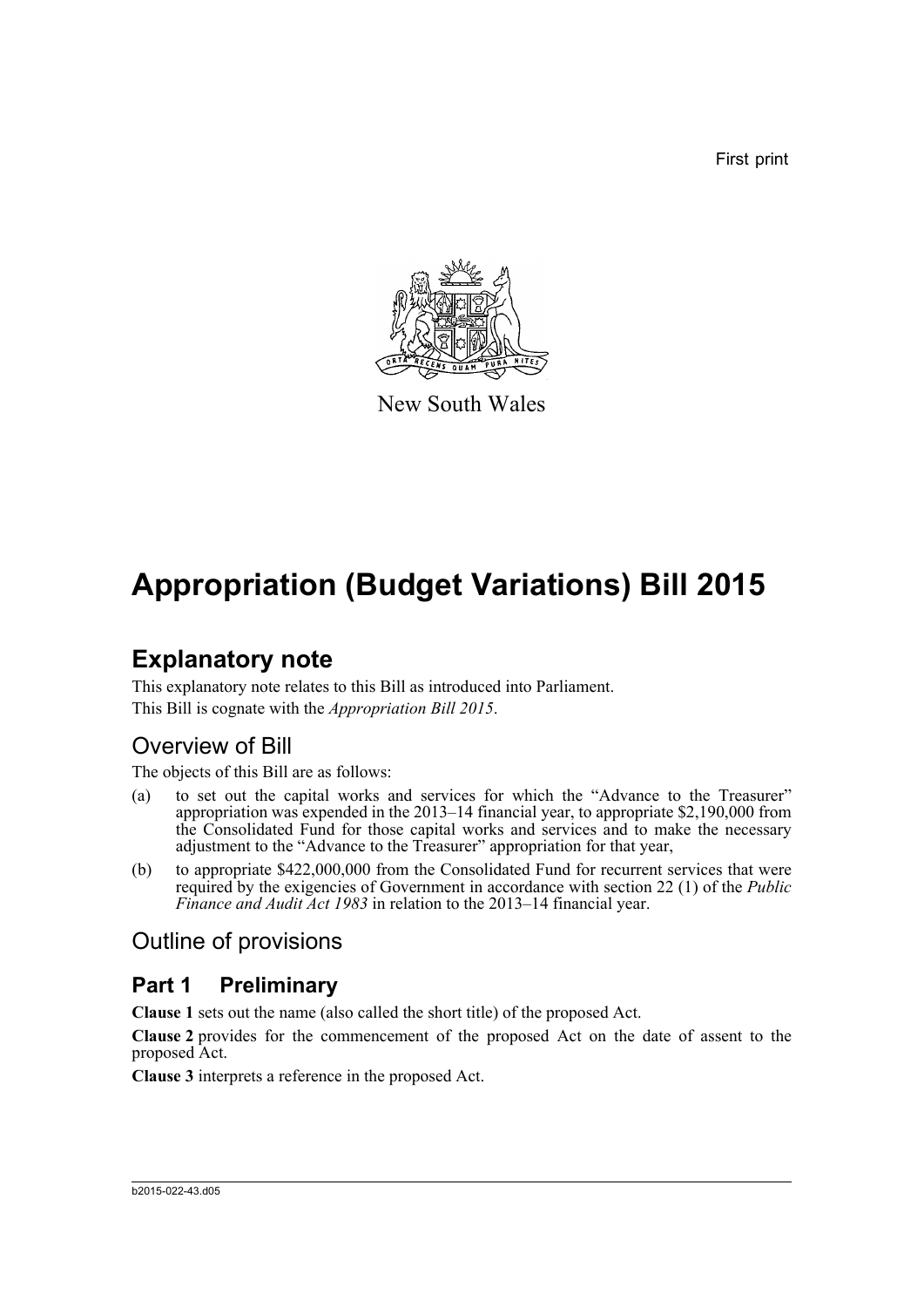# **Part 2 Budget variations 2013–14**

**Clause 4** appropriates \$2,190,000 for (and reports the details of) the capital works and services for which the "Advance to the Treasurer" for the 2013–14 financial year was expended, as set out in Column 1 of Schedule 1. Accordingly, the amount appropriated for the Advance for that year (originally \$180,000,000) is reduced by the amount appropriated by the clause.

**Clause 5** appropriates the additional amounts for recurrent services under section 22 (1) of the *Public Finance and Audit Act 1983*, the details of which are set out in Column 2 of Schedule 1. As these amounts are appropriated by the proposed Act, subclause (2) removes the requirement of the *Public Finance and Audit Act 1983* that details of them be included in the Appropriation Act for the 2014–15 financial year.

## **Part 3 General**

**Clause 6** makes it clear that the sums appropriated by the proposed Act are in addition to any other sums appropriated in respect of the 2013–14 financial year, subject to the adjustment of the amount appropriated for the "Advance to the Treasurer" for that year, under clause 4.

**Clause 7** contains miscellaneous provisions concerning the operation of the proposed Act. Subclause (1) provides that the proposed Act is to be construed as part of the annual Appropriation Act or Acts. (This emphasises that the appropriations are part of the budgetary process for the 2013–14 financial year and ensures that terms are construed consistently.) Subclause (1) also makes it clear that the appropriations are not limited to meeting shortfalls from other appropriations.

Subclause (2) validates any payment of the appropriated sums before the date of assent to the proposed Act. Subclause (2) also provides that the proposed subsection applies despite the proposed Act being assented to after the 2013–14 financial year. (This removes an argument, based on section 23 of the *Public Finance and Audit Act 1983*, that the appropriation lapses at the close of the financial year.)

**Clause 8** validates, to the extent (if any) to which it may be necessary to do so, the expenditure, before the date of assent to the proposed Act, of any sum to which the proposed Act applies and the approval of that expenditure.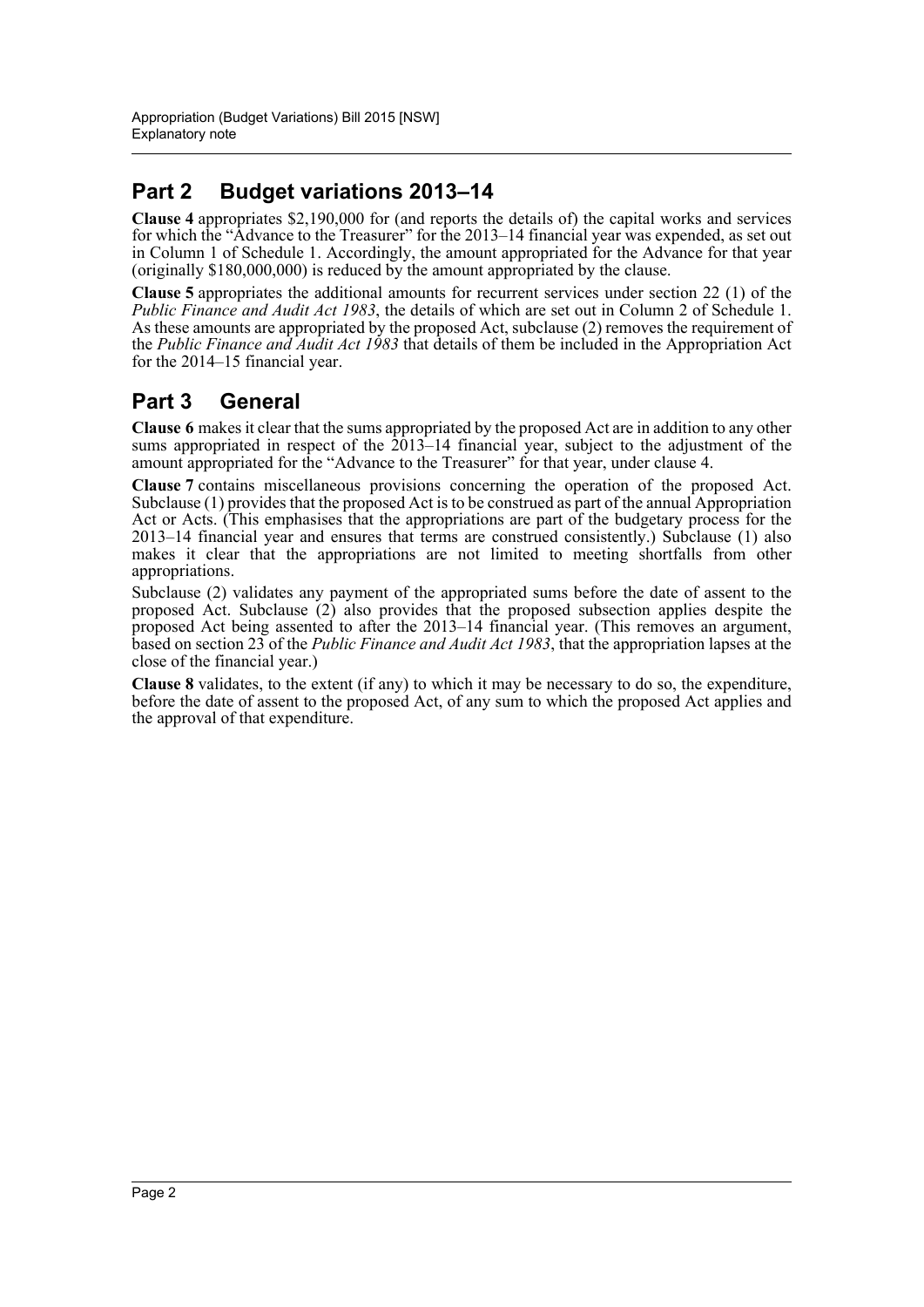First print



New South Wales

# **Appropriation (Budget Variations) Bill 2015**

# **Contents**

|                          |                                  |                                                                                                                                            | Page                                  |  |
|--------------------------|----------------------------------|--------------------------------------------------------------------------------------------------------------------------------------------|---------------------------------------|--|
| Part 1                   | <b>Preliminary</b>               |                                                                                                                                            |                                       |  |
|                          | 2<br>3                           | Name of Act<br>Commencement<br>Interpretation                                                                                              | 2<br>$\overline{2}$<br>$\overline{2}$ |  |
| Part 2                   | <b>Budget variations 2013-14</b> |                                                                                                                                            |                                       |  |
|                          | 4<br>5                           | Adjustment of "Advance to the Treasurer", 2013-14<br>Payments made during 2013-14 under section 22 of Public Finance<br>and Audit Act 1983 | 3<br>3                                |  |
| Part 3<br><b>General</b> |                                  |                                                                                                                                            |                                       |  |
|                          | 6<br>8                           | Additional appropriations<br>Operation of Act in relation to budget variations<br>Validation of expenditure                                | 4<br>4<br>4                           |  |
| <b>Schedule 1</b>        |                                  | <b>Payments during 2013-14</b>                                                                                                             | 5                                     |  |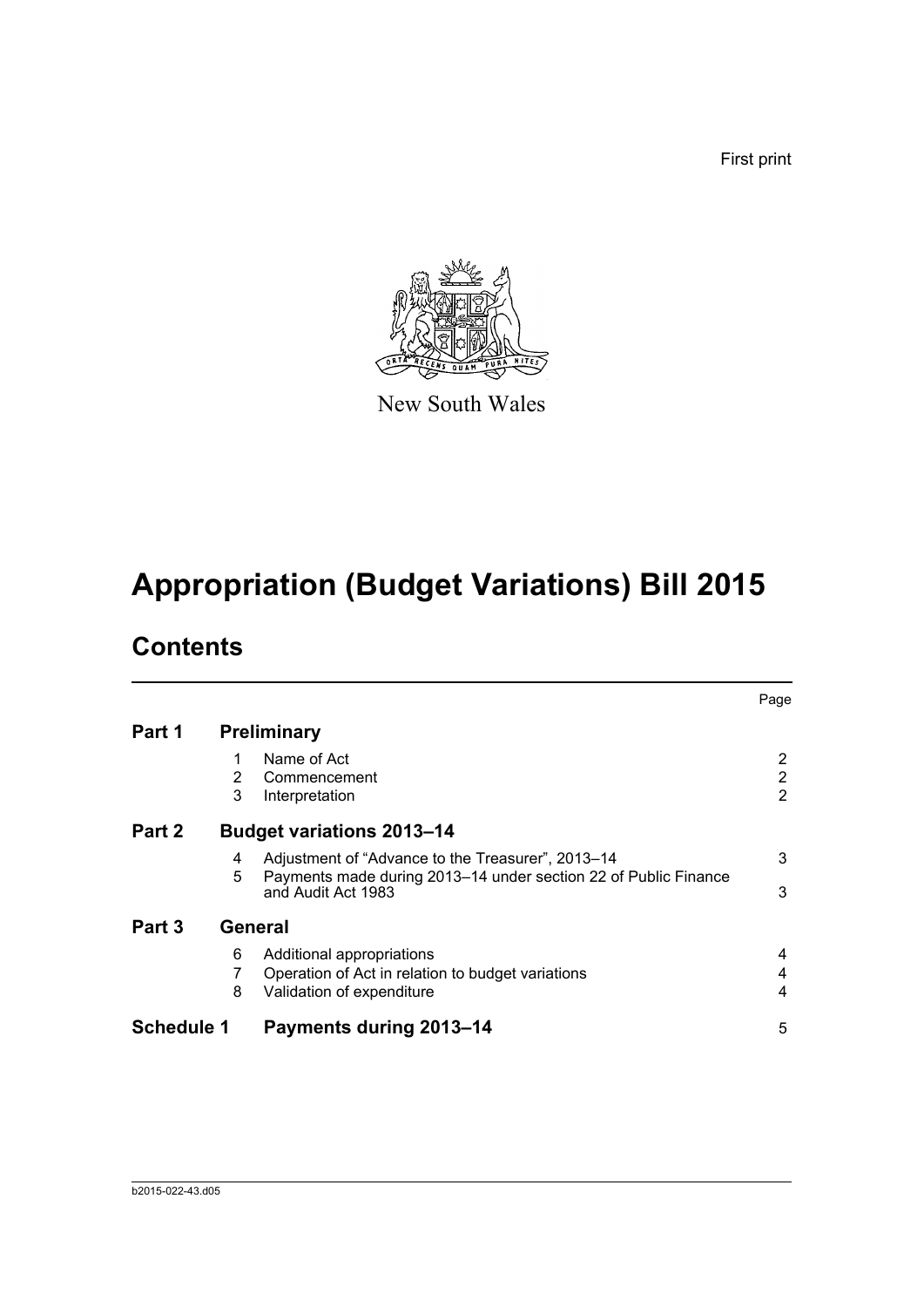

New South Wales

# **Appropriation (Budget Variations) Bill 2015**

No , 2015

### **A Bill for**

An Act to appropriate amounts out of the Consolidated Fund for the year 2013–14 for the purpose of giving effect to certain Budget variations required by the exigencies of Government.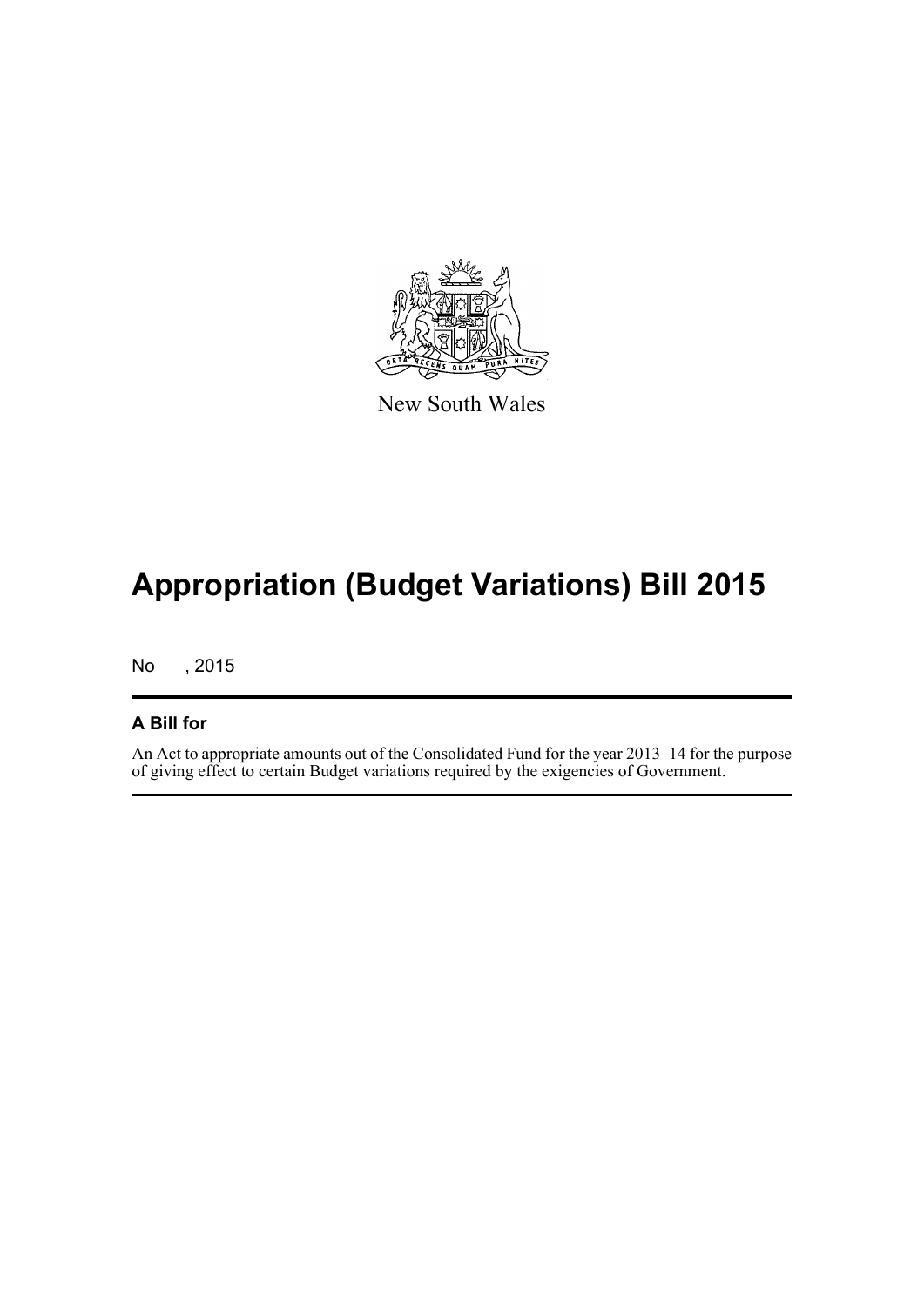<span id="page-4-3"></span><span id="page-4-2"></span><span id="page-4-1"></span><span id="page-4-0"></span>

|        | The Legislature of New South Wales enacts: |                                                                                                                |        |  |
|--------|--------------------------------------------|----------------------------------------------------------------------------------------------------------------|--------|--|
| Part 1 |                                            | <b>Preliminary</b>                                                                                             | 2      |  |
| 1      |                                            | Name of Act                                                                                                    | 3      |  |
|        |                                            | This Act is the <i>Appropriation (Budget Variations) Act 2015</i> .                                            | 4      |  |
| 2      |                                            | Commencement                                                                                                   | 5      |  |
|        |                                            | This Act commences on the date of assent to this Act.                                                          | 6      |  |
| 3      |                                            | Interpretation                                                                                                 | 7      |  |
|        |                                            | In this Act, a reference to the year $2013-14$ is a reference to the year from 1 July 2013<br>to 30 June 2014. | 8<br>9 |  |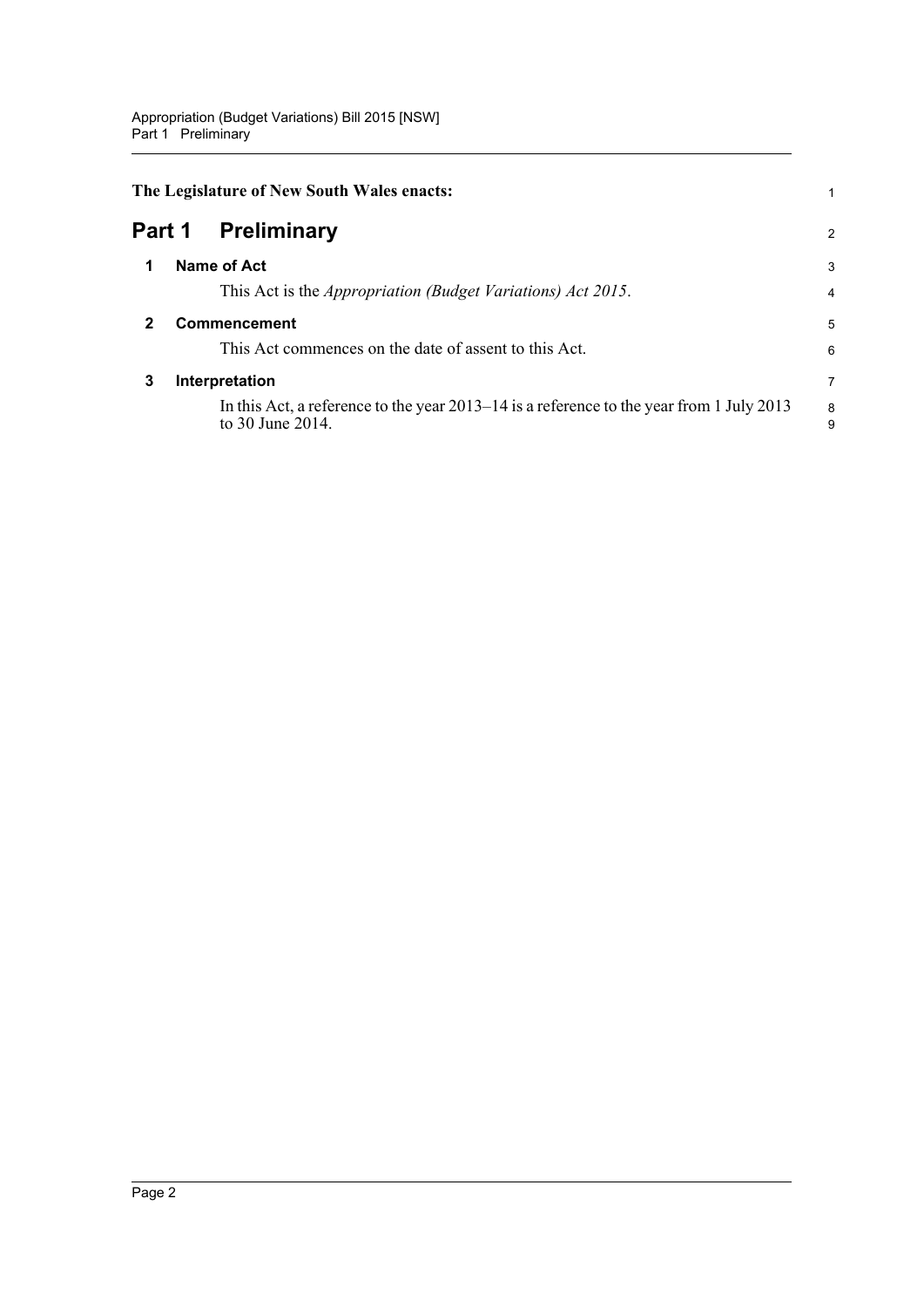### <span id="page-5-1"></span><span id="page-5-0"></span>**Part 2 Budget variations 2013–14**

#### **4 Adjustment of "Advance to the Treasurer", 2013–14**

The sum of \$2,190,000 is hereby appropriated out of the Consolidated Fund in adjustment of the vote "Advance to the Treasurer", 2013–14, for supplementary charges made during the year 2013–14 in the amount specified in Column 1 of Schedule 1 for capital works and services specified opposite that amount in Schedule 1. Accordingly, the amount so voted is reduced by the amount appropriated by this section.

#### <span id="page-5-2"></span>**5 Payments made during 2013–14 under section 22 of Public Finance and Audit Act 1983**

- (1) The sum of \$422,000,000, being the total of the sums specified in Column 2 of Schedule 1, is hereby appropriated out of the Consolidated Fund to provide for the payments for recurrent services specified opposite those sums in Schedule 1, made in anticipation of appropriation by Parliament under section 22 (1) of the *Public Finance and Audit Act 1983* required for the exigencies of Government during the year 2013–14. 11 12 13 14 15 16
- (2) Section 22 (2) of the *Public Finance and Audit Act 1983* does not apply to the sums to which this section applies. 17 18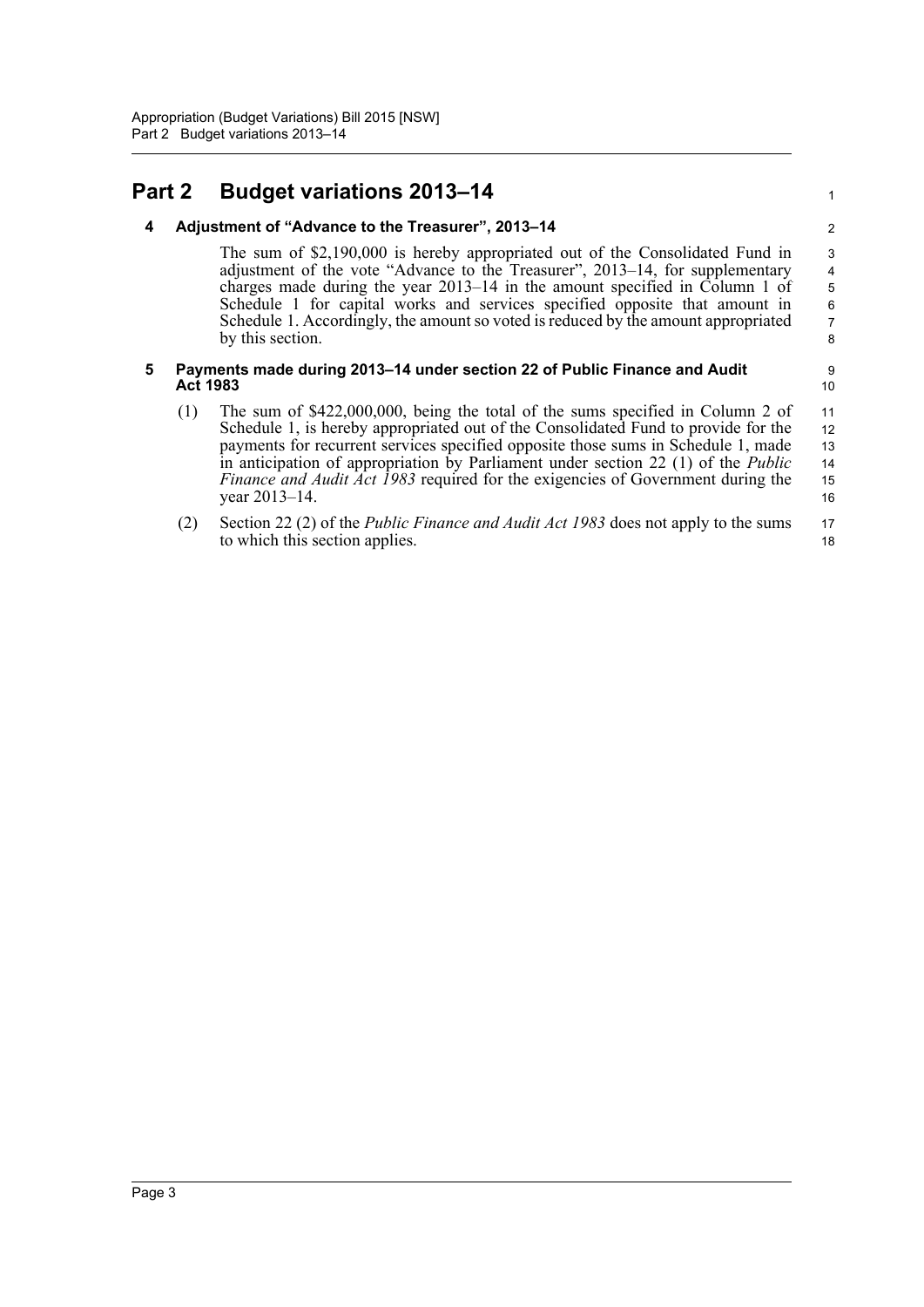<span id="page-6-3"></span><span id="page-6-2"></span><span id="page-6-1"></span><span id="page-6-0"></span>

| Part 3 |                                  | <b>General</b>                                                                                                                                                                                        |                                                                                                                                                                                                                                                               | $\mathbf{1}$   |  |
|--------|----------------------------------|-------------------------------------------------------------------------------------------------------------------------------------------------------------------------------------------------------|---------------------------------------------------------------------------------------------------------------------------------------------------------------------------------------------------------------------------------------------------------------|----------------|--|
| 6      | <b>Additional appropriations</b> |                                                                                                                                                                                                       |                                                                                                                                                                                                                                                               | 2              |  |
|        |                                  | The sums appropriated by this Act are in addition to any other sums that may have<br>been appropriated, subject to adjustment of the vote "Advance to the Treasurer",<br>$2013-14$ , under section 4. |                                                                                                                                                                                                                                                               |                |  |
| 7      |                                  | Operation of Act in relation to budget variations                                                                                                                                                     |                                                                                                                                                                                                                                                               |                |  |
|        | This Act:<br>(1)                 |                                                                                                                                                                                                       |                                                                                                                                                                                                                                                               | $\overline{7}$ |  |
|        |                                  | (a)                                                                                                                                                                                                   | is to be construed as if it formed part of the annual Appropriation Act or Acts<br>for the financial year relevant to the appropriation concerned, and                                                                                                        | $\bf 8$<br>9   |  |
|        |                                  | (b)                                                                                                                                                                                                   | is to have effect as if it had commenced at the start of the financial year<br>relevant to the appropriation, and                                                                                                                                             | 10<br>11       |  |
|        |                                  | (c)                                                                                                                                                                                                   | is an Appropriation Act for the purposes of section 21A of the <i>Public Finance</i><br>and Audit Act 1983.                                                                                                                                                   | 12<br>13       |  |
|        | (2)                              |                                                                                                                                                                                                       | The issue and payment before the date of assent to this Act out of the Consolidated<br>Fund of the whole or any part of the sums appropriated by this Act is validated. This<br>subsection applies despite this Act being assented to after the year 2013–14. | 14<br>15<br>16 |  |
| 8      |                                  | <b>Validation of expenditure</b>                                                                                                                                                                      |                                                                                                                                                                                                                                                               |                |  |
|        |                                  | To the extent (if any) to which it may be necessary to do so, the expenditure of any<br>sum to which this Act applies before the date of assent to this Act:                                          |                                                                                                                                                                                                                                                               | 18<br>19       |  |
|        |                                  | (a)                                                                                                                                                                                                   | is taken to have been validly approved at the time it was approved, or was<br>purported to have been approved, and                                                                                                                                            | 20<br>21       |  |
|        |                                  | (b)                                                                                                                                                                                                   | is taken to have been validly made at the time it was made, or purported to<br>have been made,                                                                                                                                                                | 22<br>23       |  |
|        |                                  |                                                                                                                                                                                                       | and is taken thereafter to be, and to have been at all relevant times, validly approved<br>and made.                                                                                                                                                          | 24<br>25       |  |